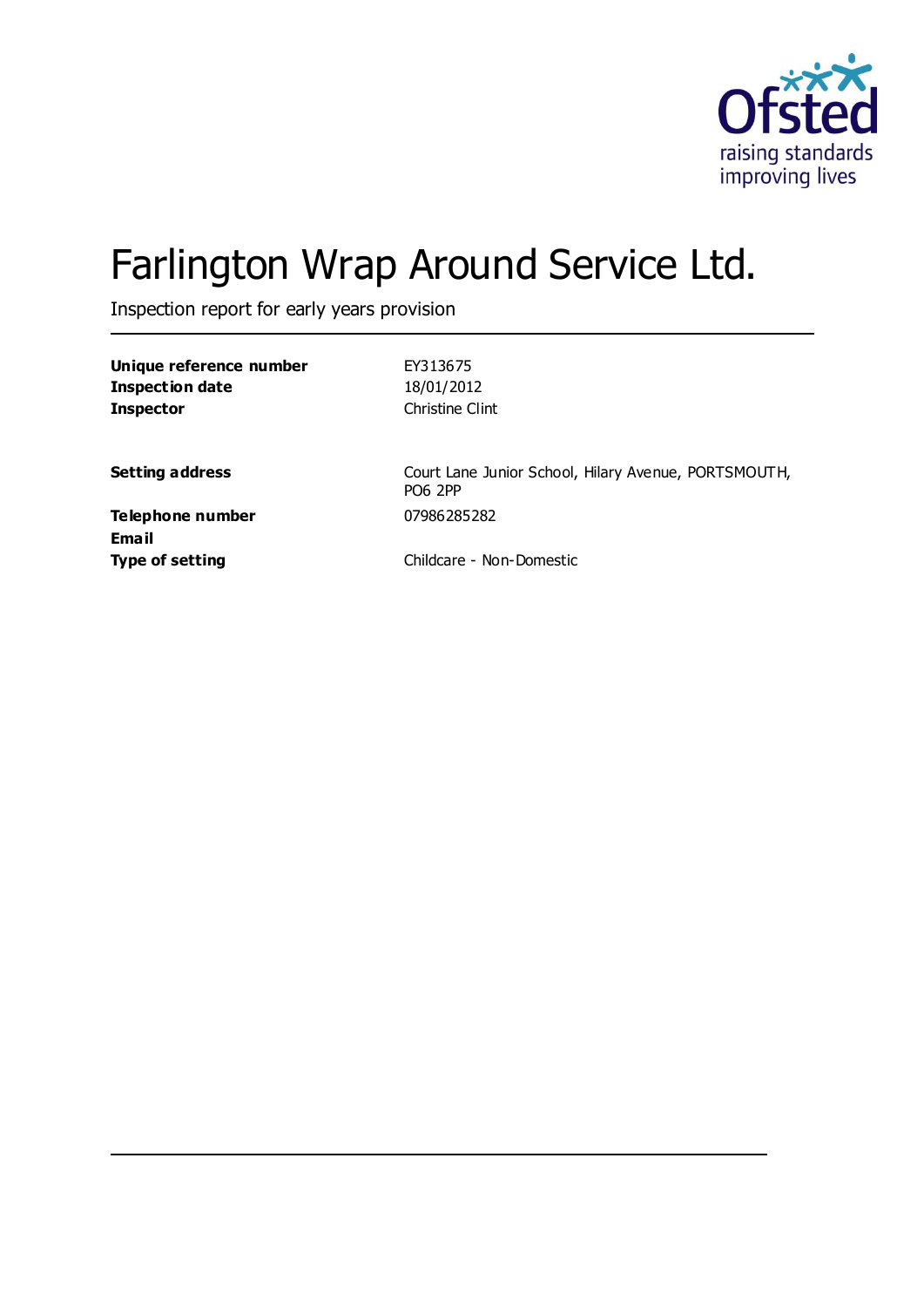The Office for Standards in Education, Children's Services and Skills (Ofsted) regulates and inspects to achieve excellence in the care of children and young people, and in education and skills for learners of all ages. It regulates and inspects childcare and children's social care, and inspects the Children and Family Court Advisory Support Service (Cafcass), schools, colleges, initial teacher training, work-based learning and skills training, adult and community learning, and education and training in prisons and other secure establishments. It assesses council children's services, and inspects services for looked after children, safeguarding and child protection.

If you would like a copy of this document in a different format, such as large print or Braille, please telephone 0300 123 1231, or email enquiries@ofsted.gov.uk.

You may copy all or parts of this document for non-commercial educational purposes, as long as you give details of the source and date of publication and do not alter the information in any way.

T: 0300 123 1231 Textphone: 0161 618 8524 E: enquiries@ofsted.gov.uk W: [www.ofsted.gov.uk](http://www.ofsted.gov.uk/)

© Crown copyright 2012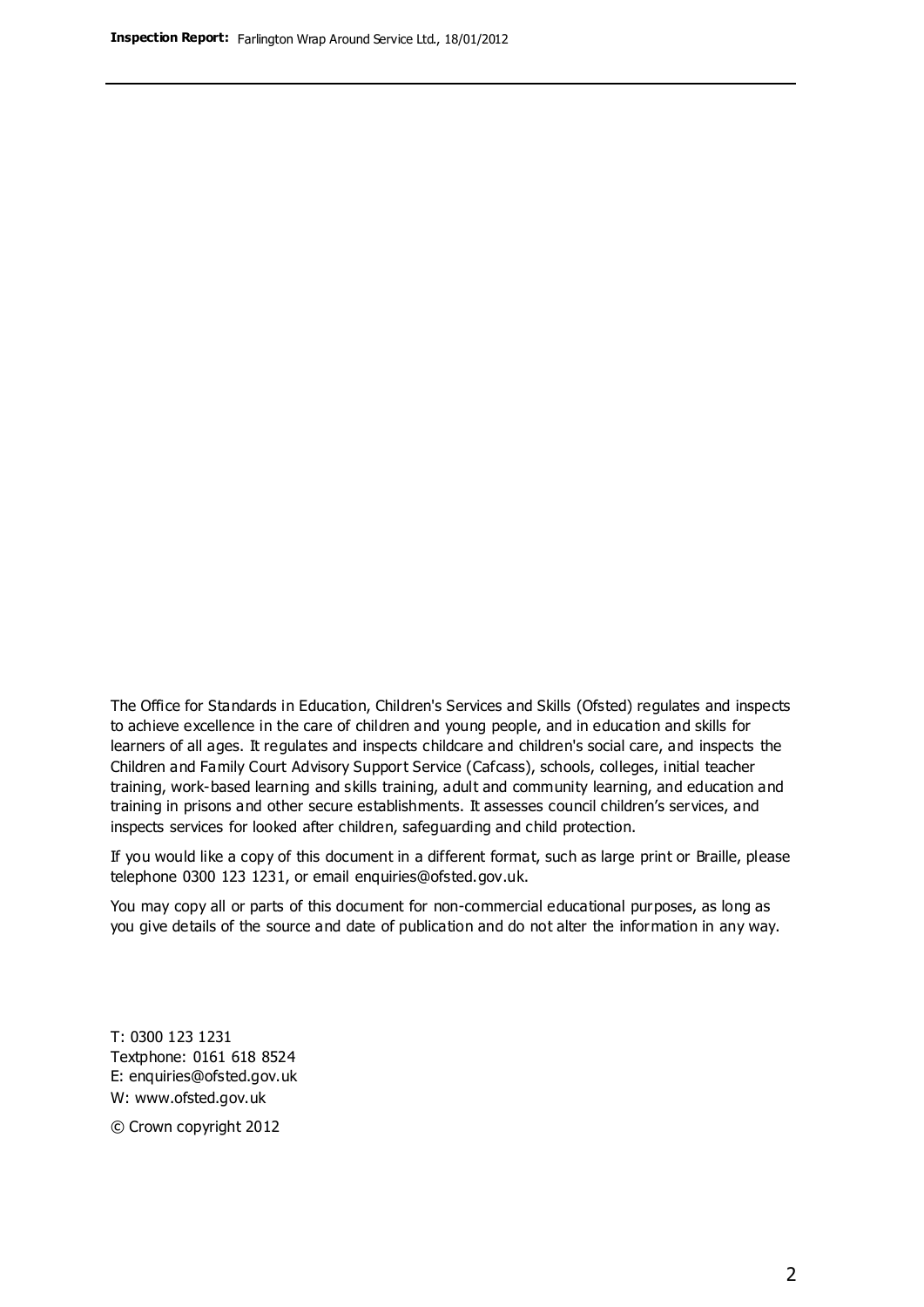### **Introduction**

This inspection was carried out by Ofsted under Sections 49 and 50 of the Childcare Act 2006 on the quality and standards of the registered early years provision. 'Early years provision' refers to provision regulated by Ofsted for children from birth to 31 August following their fifth birthday (the early years age group). The registered person must ensure that this provision complies with the statutory framework for children's learning, development and welfare, known as the *Early* Years Foundation Stage.

The provider must provide a copy of this report to all parents with children at the setting where reasonably practicable. The provider must provide a copy of the report to any other person who asks for one, but may charge a fee for this service (The Childcare (Inspection) Regulations 2008 regulations 9 and 10).

Children only attend this setting before and/or after the school day and/or during the school holidays. The judgements in this report reflect the quality of early years provision offered to children during those periods.

The setting also makes provision for children older than the early years age group which is registered on the voluntary and/or compulsory part(s) of the Childcare Register. This report does not include an evaluation of that provision, but a comment about compliance with the requirements of the Childcare Register is included in Annex B.

Please see our website for more information about each childcare provider. We publish inspection reports, conditions of registration and details of complaints we receive where we or the provider take action to meet the requirements of registration.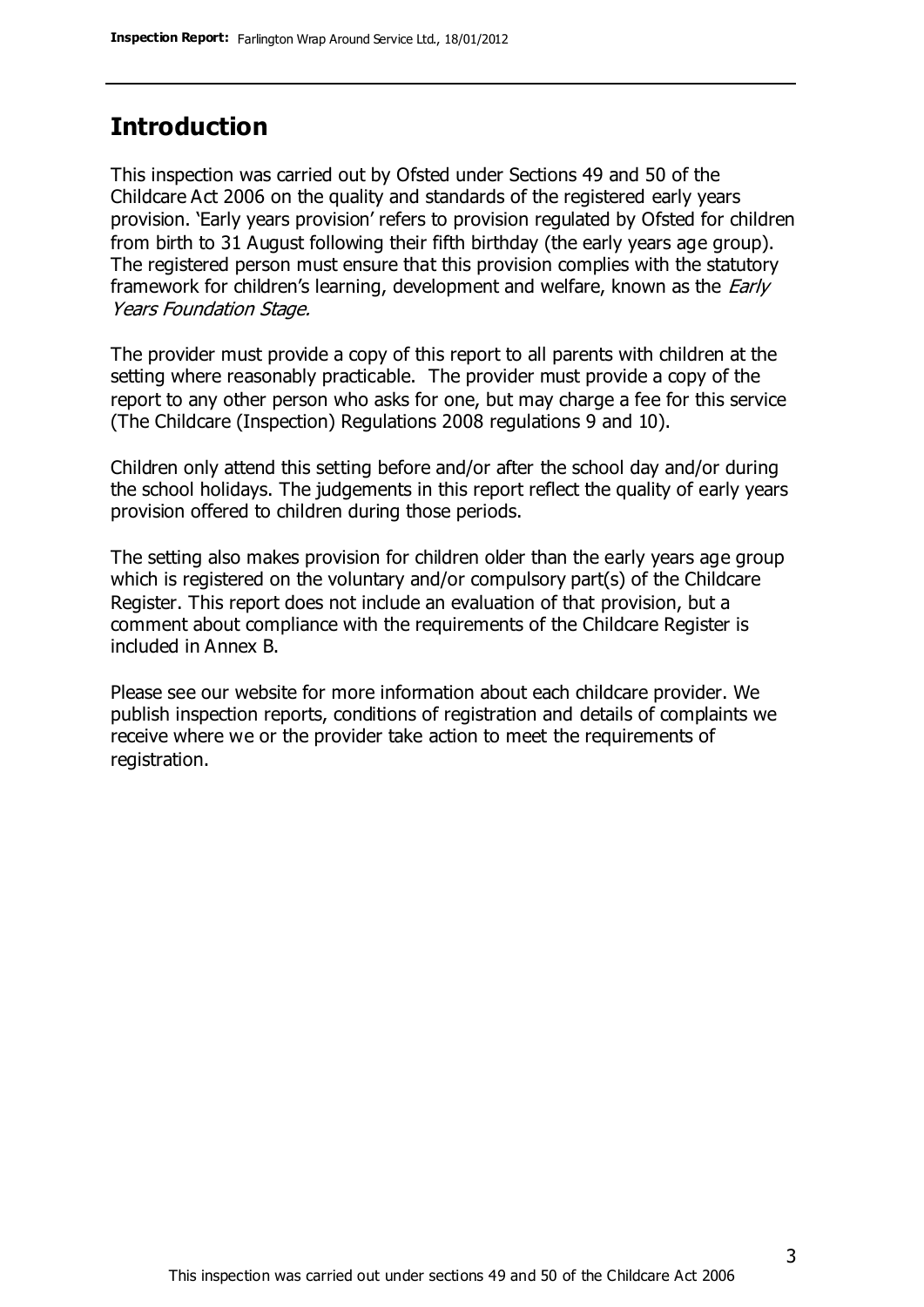### **Description of the setting**

Farlington Wrapround Service registered in 2005. It is a privately owned company operating from school premises in Court Lane Junior School in Cosham, Hampshire. The provision is open term time only, five days a week, except bank holidays. Sessions are from 7.30am to 8.40am and from 3.20pm to 6pm. The provision is registered on the Early Years Register and on the compulsory and voluntary parts of the Childcare Register. A maximum of 40 children in the early years age group and over the age of three years may attend at any one time. There are currently 80 children on roll, of these, 15 children are in the early years age range.

The provision cares for children from Court Lane Infant and Junior Schools. Staff support children with learning difficulties and/or disabilities and children who speak English as an additional language. The setting employs a qualified leader to be responsible for the day-to-day running of the setting. There are eight staff in total and seven are qualified in playwork, one staff member is continuing to train. The provision receives support from the local early years network.

### **The overall effectiveness of the early years provision**

Overall the quality of the provision is good.

The breakfast and after school club has made strong progress since the last inspection. All required improvements have been included to raise the quality of the provision and further advances show how ambition is now embedded. The providers and staff have introduced effective systems of evaluation to enhance specific areas of children's care and education. There are high levels of organisation for most procedures and a competent focus on meeting the regulations. Children's safety and well-being is clearly prioritised at all times and children make good progress in their development overall. There are positive and well established relationships with parents and other carers to promote children's ongoing welfare.

### **What steps need to be taken to improve provision further?**

To further improve the early years provision the registered person should:

improve the provision of experiences and support to help children develop a positive sense of themselves, for example, taking responsibility for hand washing and learning to socialise at snack time.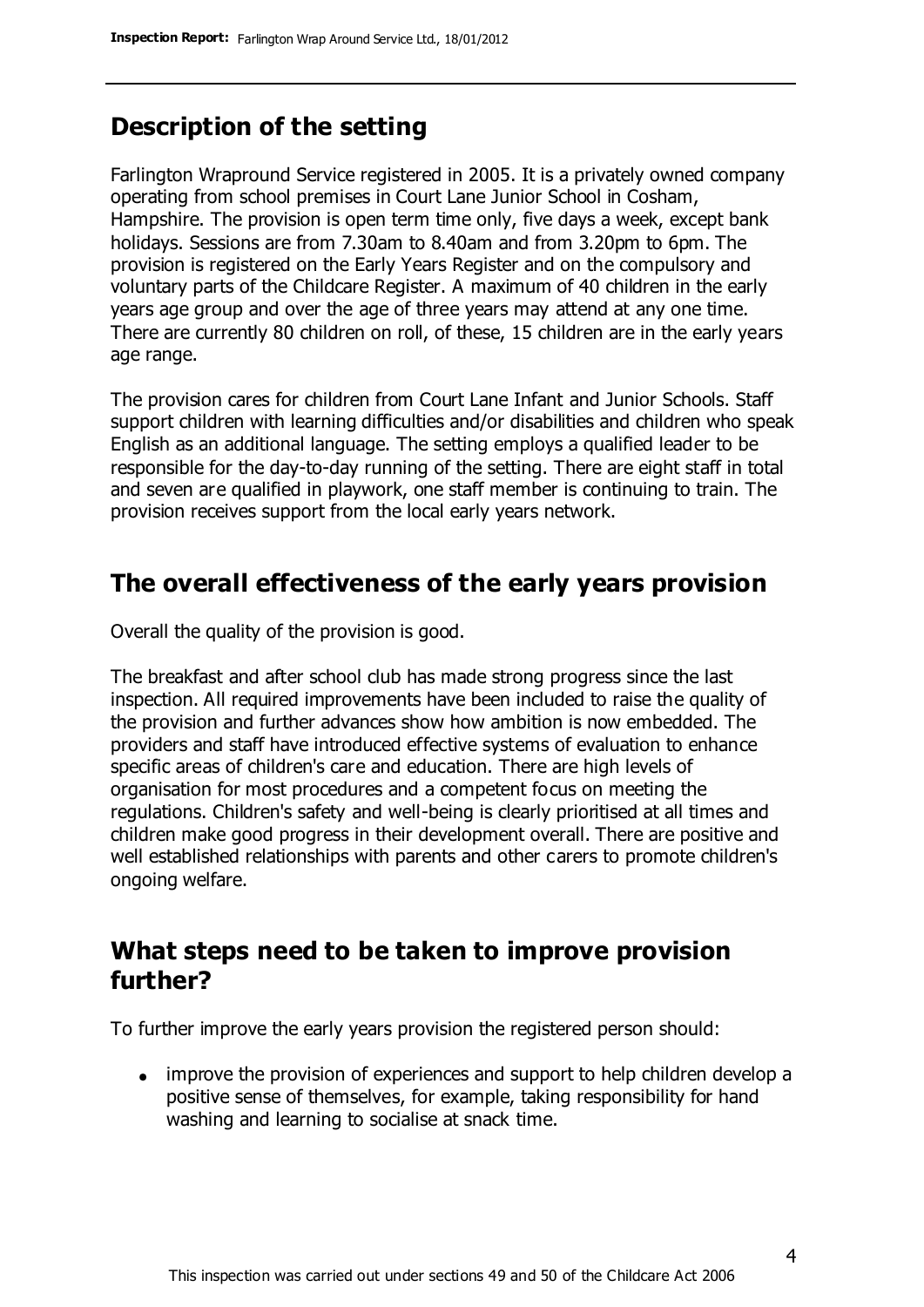### **The effectiveness of leadership and management of the early years provision**

The wrap around provision demonstrates a high level of commitment to safeguarding children and ensuring their welfare. There are clear records to show that all staff regularly attend training in child protection and they understand the procedures for referring any concerns. Staff clearance is robust and annual appraisal systems and termly reviews take place. Detailed training records show that all staff update their first aid certificates and attend food hygiene training. There are substantial risk assessments in place and this includes highly organised procedures for collecting children from the nearby school. Staff show diligence and awareness in their careful liaison with the school and during the short walk. All accident records are compiled each term to reflect any possible hazards or to identify areas of risk. Staff show knowledge of children with medical needs, allergies or dietary needs and details are fully recorded. Fire drills are regularly practiced with the children and the emergency procedure is displayed. There is a strong emphasis on monitoring children during indoor and outdoor play; staff continually maintain contact with each other by using 'walkie talkie' radios and this effectively ensures their security.

Children have a good range of planned activities during the session and ample opportunity for outdoor physical play. They move freely most of the time and make independent choices, although snack time involves some queuing for hand washing and less opportunity for socialising in small groups. Staff encourage children to learn about equality and diversity, they often use explanation to ensure that children understand about each other's differences. There are posters displayed and resources which reflect diversity; the provision often celebrates festivals from other cultures.

The provider and staff show a consistent effort to driving improvement. They have effectively completed all the requirements raised at the last inspection. Staff are well deployed throughout the session and they follow planned rotas. They have attended training to increase their understanding of children's development, to enable them to manage behaviour and meet children's individual needs. Parental questionnaires have encouraged parents to raise issues and this has led to changes. For example, all staff now wear name badges and the routines for serving breakfast have been reviewed. Staff show enthusiasm and interact positively with children at all times. They show strong team work and meet regularly to evaluate the provision and share ideas. The parental questionnaires have also influenced the updated self-evaluation.

Parents are very happy with the provision, they readily admit that their children are keen to attend and this helps them complete their working day. Parents can view the policies and procedures on the club website and they have regular newsletters to keep them informed. Parents have been updated about all the issues raised in the questionnaires and this has increased their trust and relationship with the provision. The links with the on-site school shows a strong commitment to sharing responsibility at collection time. The school also shares clear individual information about children's learning levels and staff use this to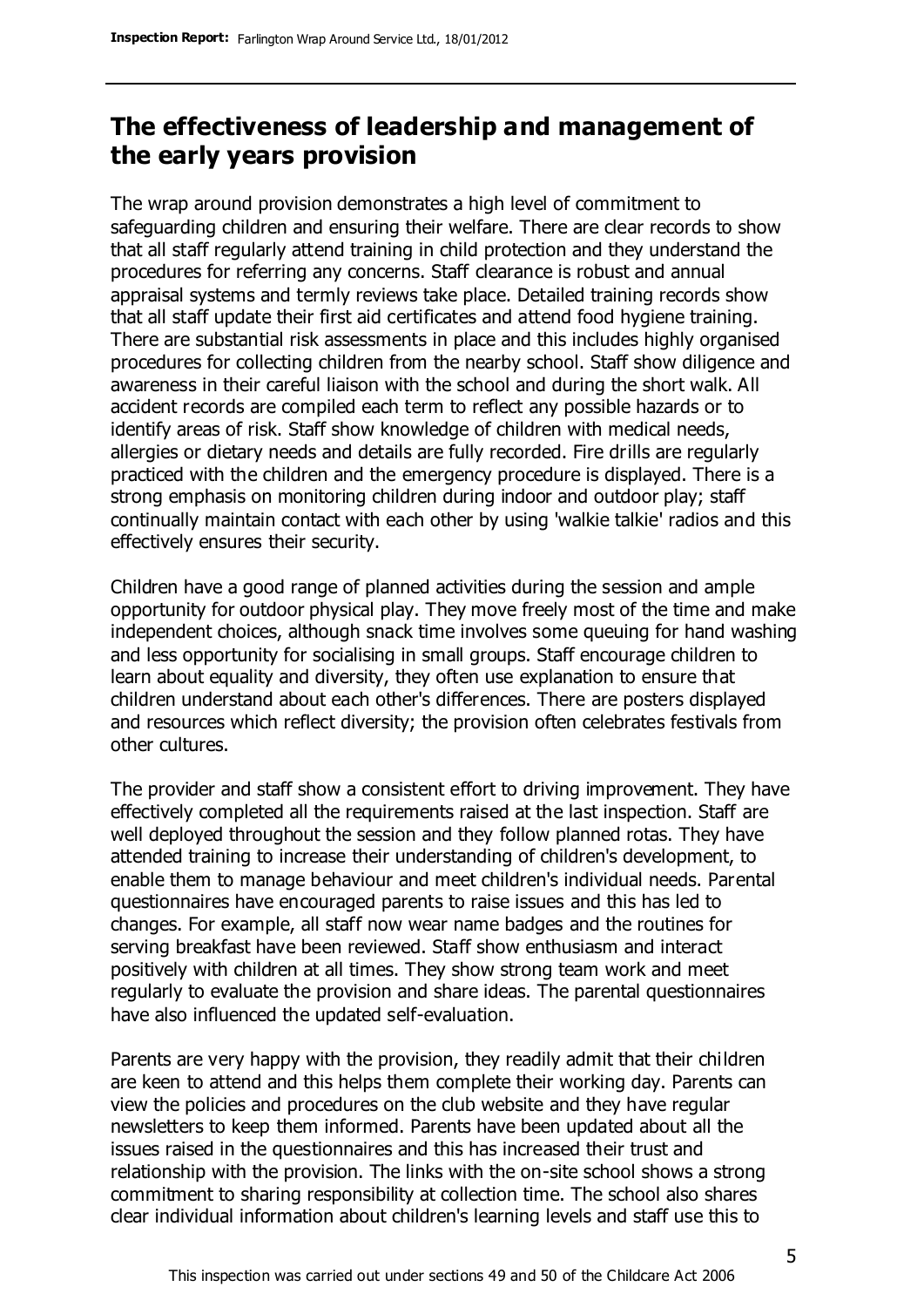plan and provide opportunities for children's progress. There are comprehensive records to show how the club has linked with the early years network, they have developed and reviewed action plans since the last inspection.

### **The quality and standards of the early years provision and outcomes for children**

Children are happy and settled attending the after school care provision because this is well organised and planned. Staff show high levels of preparation and know the daily routines well, they are prompt and efficient and they liaise with school staff responsibly. Children understand the collection routines and follow staff instructions, they all wear hi-visibility jackets as they walk from school. They promptly stop on corners for staff to count them. Children talk to staff about their day, they are lively and excitable and they show interest in having more choice and freedom after the school day.

Children say they trust the adults around them and they feel safe in the setting. They understand the rules and respond to staff well, managing their own belongings on arrival and sitting to take the register. Children take part in the fire drills and they show confidence because they know the routines they practise in school. Children learn about safety when running and taking part in physical play in the playground, they learn to be responsible for themselves, especially when playing outside as it gets dark. Staff understand the excitement of this and realise that children have very few opportunities to play in the dark in a safe environment.

Children do take responsibility for their own personal hygiene and they are learning routines of hand washing before snack time and when they take part in cooking activities. They choose hot or cold food, they can make their own sandwiches and add raw vegetables sticks. Children are active and energetic, they play hide and seek outside, counting before they search for each other. They run and kick balls, they use skipping ropes and co-ordinate their movements; learning to skip for the first time. Children balance on peddling boards and steer and manoeuvre wheeled toys. Children are encouraged to play outside; they talk about the weather and decide if they need coats. They are keeping healthy naturally and positively gaining from being active.

Children have established strong relationships with staff and especially with their key workers. They sit to draw quietly and explain about their pictures. Children keenly take part in a drawing competition and they ask the staff to judge. They make paper aeroplanes and practise flying these. They also use electronic games and construct with building equipment. Children play card games and staff show them how to balance the cards to make a tower.

Children show pride in their individual records of development, they practise forming letters and writing their names. They draw rainbows and name all the colours. They relish the individual time with their key worker and often improve their reading. Children are developing their friendships across the age range, they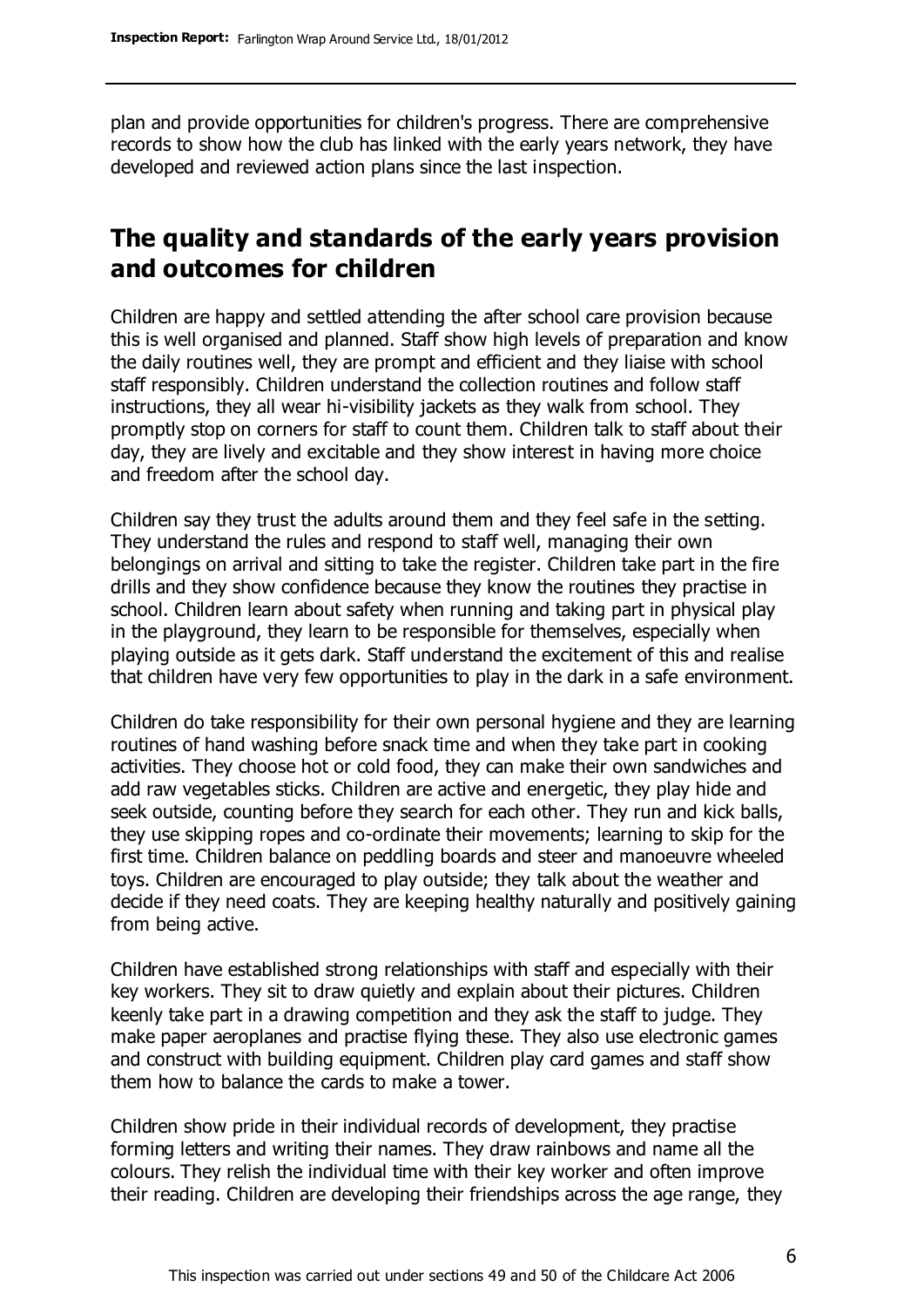are developing skills for the future learning to feel part of the wider community.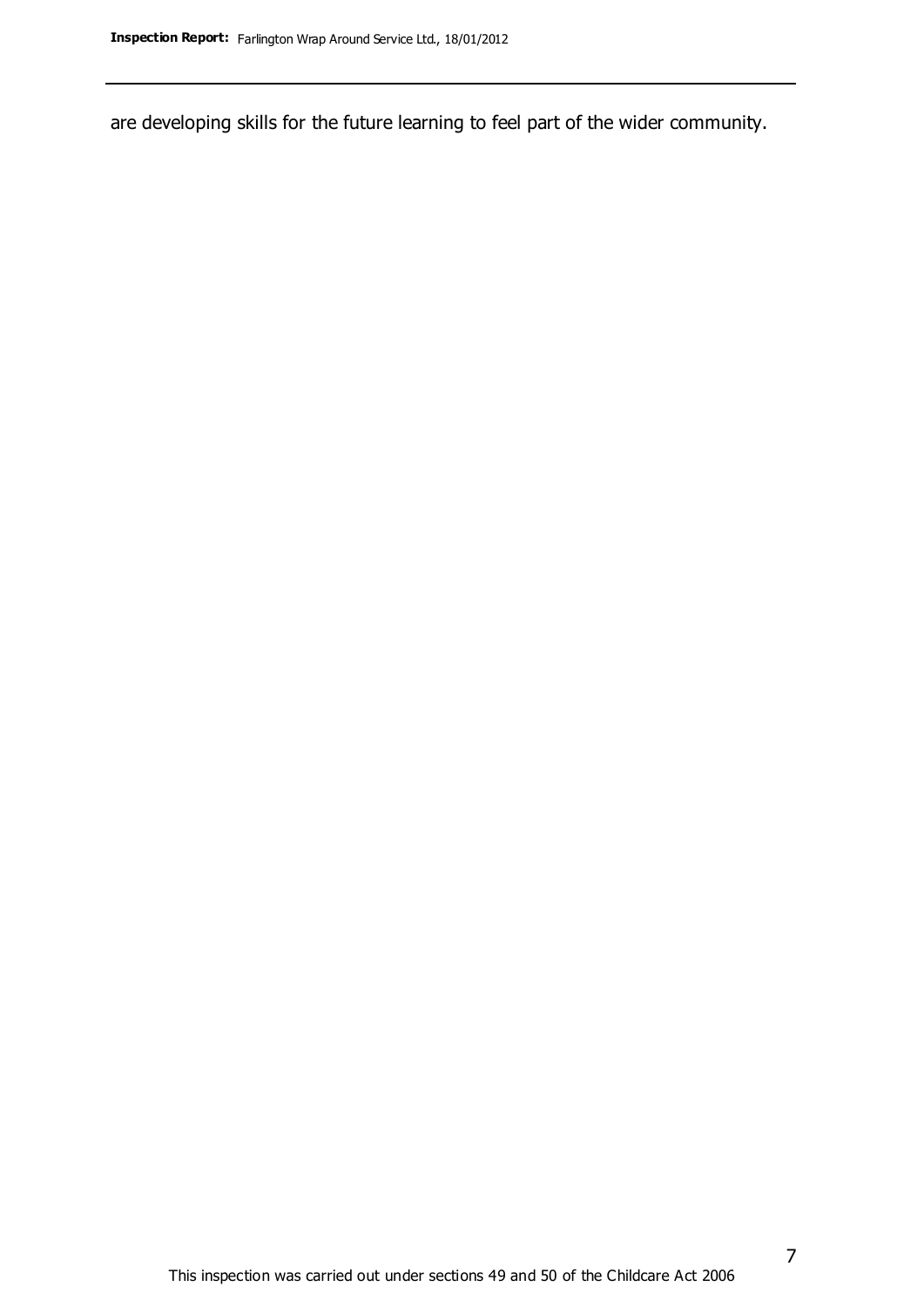### **Annex A: record of inspection judgements**

#### **The key inspection judgements and what they mean**

Grade 1 is Outstanding: this aspect of the provision is of exceptionally high quality Grade 2 is Good: this aspect of the provision is strong Grade 3 is Satisfactory: this aspect of the provision is sound Grade 4 is Inadequate: this aspect of the provision is not good enough

#### **The overall effectiveness of the early years provision**

| How well does the setting meet the needs of the<br>children in the Early Years Foundation Stage? |  |
|--------------------------------------------------------------------------------------------------|--|
| The capacity of the provision to maintain continuous                                             |  |
| improvement                                                                                      |  |

#### **The effectiveness of leadership and management of the early years provision**

| The effectiveness of leadership and management of the                                           |               |
|-------------------------------------------------------------------------------------------------|---------------|
| <b>Early Years Foundation Stage</b>                                                             |               |
| The effectiveness of leadership and management in embedding<br>ambition and driving improvement |               |
|                                                                                                 |               |
| The effectiveness with which the setting deploys resources                                      |               |
| The effectiveness with which the setting promotes equality and                                  |               |
| diversity                                                                                       |               |
| The effectiveness of safeguarding                                                               | $\mathcal{P}$ |
| The effectiveness of the setting's self-evaluation, including the                               |               |
| steps taken to promote improvement                                                              |               |
| The effectiveness of partnerships                                                               | っ             |
| The effectiveness of the setting's engagement with parents and                                  |               |
| carers                                                                                          |               |

### **The quality of the provision in the Early Years Foundation Stage**

The quality of the provision in the Early Years Foundation Stage  $\vert$  2

### **Outcomes for children in the Early Years Foundation Stage**

| <b>Outcomes for children in the Early Years Foundation</b>    |  |
|---------------------------------------------------------------|--|
| <b>Stage</b>                                                  |  |
| The extent to which children achieve and enjoy their learning |  |
| The extent to which children feel safe                        |  |
| The extent to which children adopt healthy lifestyles         |  |
| The extent to which children make a positive contribution     |  |
| The extent to which children develop skills for the future    |  |

Any complaints about the inspection or report should be made following the procedures set out in the guidance available from Ofsted's website: www.ofsted.gov.uk